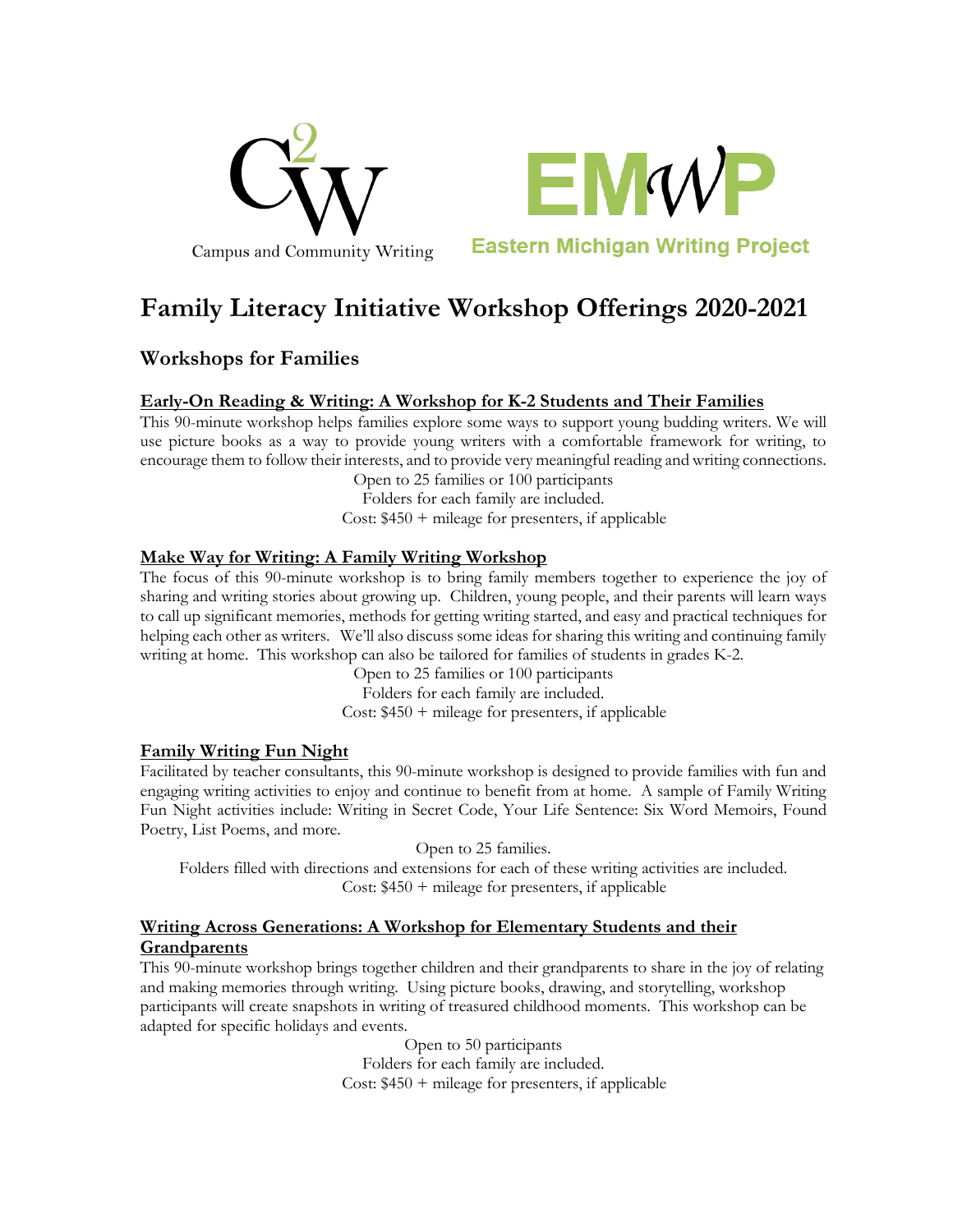# **Make Way for Writing: The Family Writing Project**

Like the Family Writing Workshop, the Family Writing Project brings family members together to write and share stories about their communities and growing-up experiences. Whereas the Family Writing Workshop is a one-session workshop, the Family Writing Project is a series of four 90-minute sessions spread out over a five-week time period in which children and adults have the opportunity to brainstorm, write, collaborate, revise, edit, and publish their writing. At the final session, family members participate in a Celebration of Family Writing and learn practical tips about how to continue the family writing project at home.

> Series of four 90-minute sessions Open to 25 families or 100 participants Folders and writer's notebooks are included. Cost:  $$1,700 +$  mileage for presenters, if applicable

# **Workshops for Teens**

#### **Writing Palooza**

Facilitated by teacher consultants, this 90-minute workshop is designed to provide students with fun and engaging writing activities to enjoy and share with each other. A sample of activities for teens include: My Life in Seven Chapters/Seven Songs, A Very Short Story: Six Word Memoirs, Found Poetry, List Poems, and more.

Open to 25 families.

Folders filled with directions and extensions for each of these writing activities are included. Cost:  $$450 + mileage$  for presenters, if applicable

#### **Preparing for High School Writing: A Workshop for Teens**

Facilitated by writing instructors at EMU, this 90-minute workshop is designed for teens who wonder about what high school and college writing will be like and how they can get ready for it. We will discuss what it takes to be a successful writer by looking more closely at the writer's C.R.A.F.T. and exploring a variety of activities and genres.

> Open to 25 students Folders filled with ideas, writing activities, and resources are included. Cost: \$450 + mileage for presenters, if applicable

## **Preparing for College Writing: A Workshop for Teens**

Facilitated by writing instructors at EMU, this 90-minute workshop is designed for teens who wonder about what college writing will be like and how they can get ready for college writing. We will discuss what it takes to be a successful writer in college by looking more closely at the writer's CRAFT and exploring a variety of activities and genres. Parents of teens can also be invited to attend.

Open to 25 students.

Folders filled with ideas, writing activities, and resources are included. Cost: \$450 + mileage for presenters, if applicable

# **Workshops for Parents**

#### **How to Help Your Child with Writing: A Workshop for Parents**

This 90-minute workshop is for parents and caregivers who want to learn more about how to encourage their student writers in grades  $K - 12$  at home. We'll explore family activities that promote writing as well as effective ways to respond to children about their writing.

Unlimited number of participants

Folders filled with ideas of how to encourage writing at home are included.

Cost: \$450 + mileage for presenters, if applicable